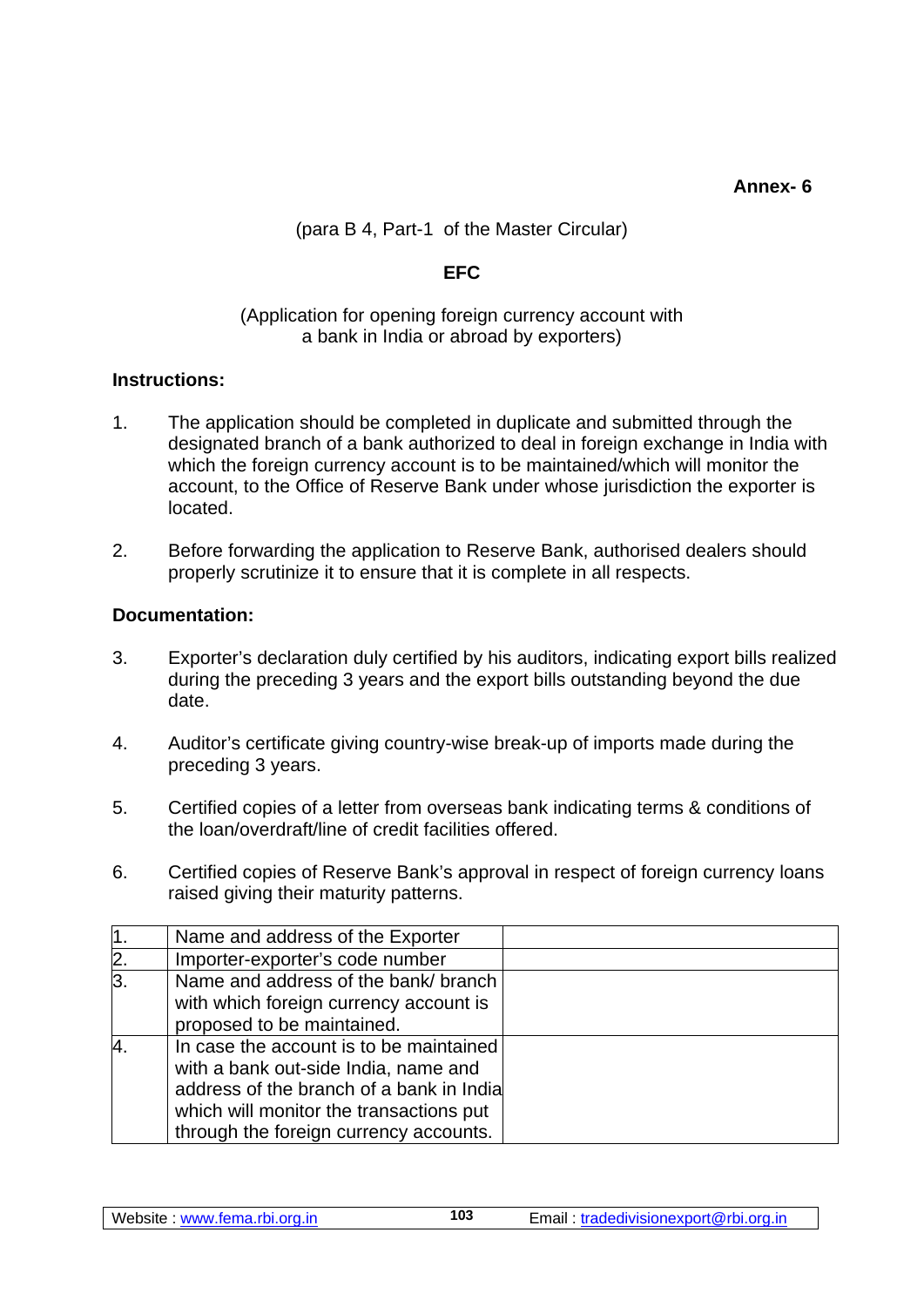| 5.  | Details of exports made and proceeds<br>realized during the period the<br>preceding 3 years and outstanding at<br>the end of<br>the period.                                                                                          | Financial<br>Year     | Total<br>made<br>(Rs.) | exportsrealised<br>(Rs.) | Amount Outstanding<br>at<br>the end of the<br>period<br>(Rs.) |
|-----|--------------------------------------------------------------------------------------------------------------------------------------------------------------------------------------------------------------------------------------|-----------------------|------------------------|--------------------------|---------------------------------------------------------------|
|     |                                                                                                                                                                                                                                      |                       |                        |                          |                                                               |
| 6.  | Details of imports made Calendar Year<br>Country Amount (Rs.) during the<br>preceding 3 years, country-wise.                                                                                                                         | <b>Financial Year</b> |                        | Country                  | Amount (Rs.)                                                  |
| 7.  | In case the account is proposed to be<br>opened with a bank abroad, indicate<br>the details of arrangements made for<br>availing of loans/ overdrafts/lines of<br>credit from the bank with which the<br>account will be maintained. |                       |                        |                          |                                                               |
| 8.  | Quarterwise projections of export<br>receipts to be credited to the account<br>and payments in foreign exchange<br>(itemwise) to be made from the account<br>under various heads, during the next<br>year.                           |                       |                        |                          |                                                               |
| 9.  | Whether the applicant's name has<br>been/was placed on exporters' caution<br>list at any time.                                                                                                                                       |                       |                        |                          |                                                               |
| 10. | Details of foreign currency loan raised<br>by the exporter and their maturity<br>patterns.                                                                                                                                           |                       |                        |                          |                                                               |
| 11. | Any other information that the applicant<br>may like to provide in support of this<br>application.                                                                                                                                   |                       |                        |                          |                                                               |

Date : **.................................** (Signature of Applicant/Authorised Stamp | Official)<br>Name:

**............................................................** Designation:

**..................................................**

(Space for Authorised Dealer's comments)

Website : www.fema.rbi.org.in 104 Email : tradedivisionexport@rbi.org.in